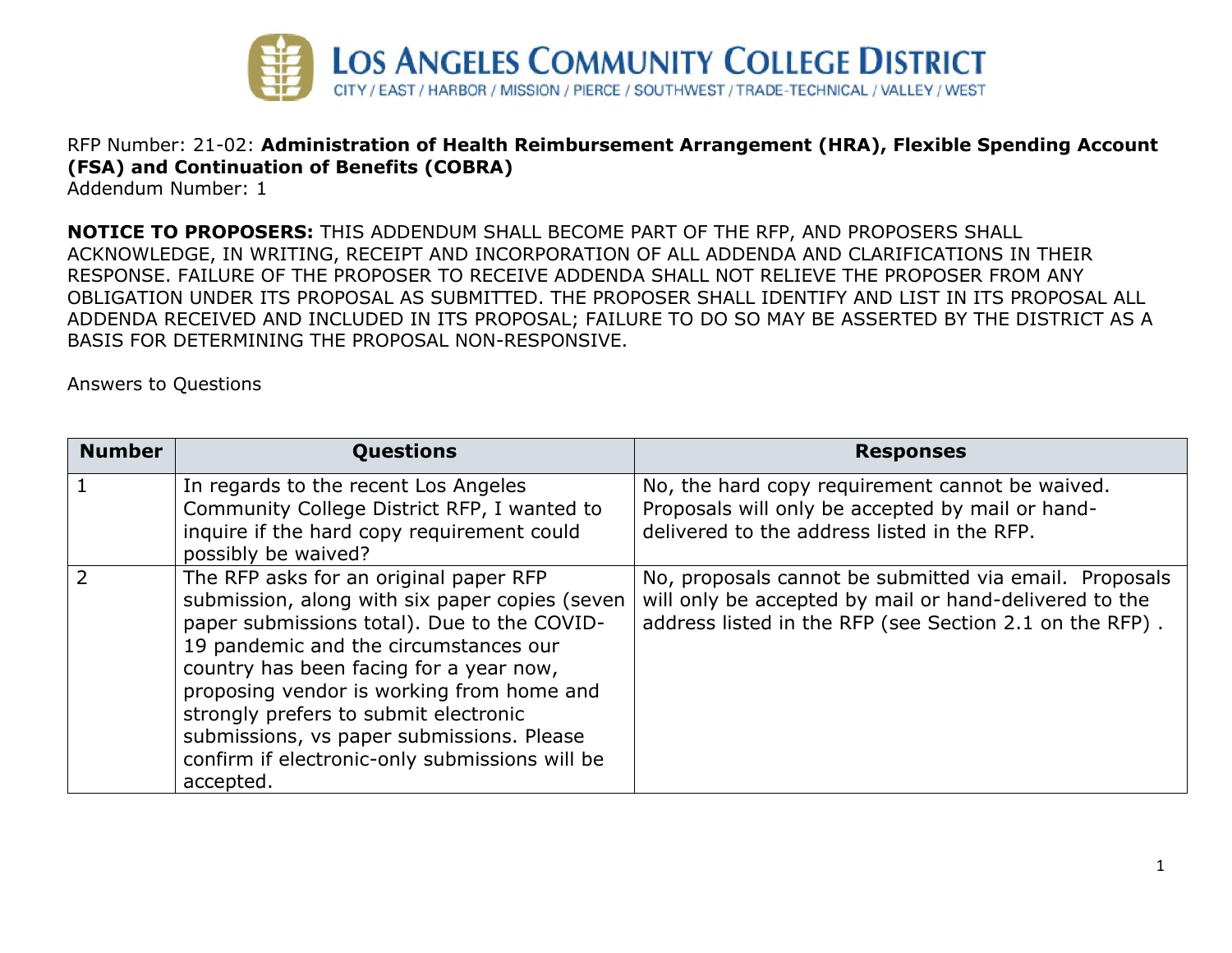

## LOS ANGELES COMMUNITY COLLEGE DISTRICT

| <b>Number</b>  | Questions                                                                                                                                                                                                                                                                                                                                                                                       | <b>Responses</b>                                                                                                                                                                                                                                                                                                                                                                                                                            |
|----------------|-------------------------------------------------------------------------------------------------------------------------------------------------------------------------------------------------------------------------------------------------------------------------------------------------------------------------------------------------------------------------------------------------|---------------------------------------------------------------------------------------------------------------------------------------------------------------------------------------------------------------------------------------------------------------------------------------------------------------------------------------------------------------------------------------------------------------------------------------------|
| $\overline{3}$ | Please provide detail of how this scenario<br>looks today, and how eligibility is currently<br>tracked/updated: "The District intends for<br>employees to use the HRA provisions for all<br>applicable medical and health-related<br>expenditures, up to the full dollar amount<br>provided, before the employee can set-up and<br>use a Flexible Spending Account (FSA) for<br>such purposes." | A new HRA contribution of \$1,500 will be provided for<br>calendar 2021, 2022 and 2023 on January 1st of each of<br>those three years to currently enrolled and newly<br>eligible active and retired employees. Prior year<br>balances are currently carried over and eligible subject<br>to plan rules. In 2023 collective bargaining will<br>determine if any changes will be made to the<br>contribution amount or any other plan rules. |
| 4              | What is their administrative experience like<br>today, and what is their reason for marketing?<br>Any pain points they are looking to alleviate<br>and improve?<br>• What is their service experience today<br>for the HR team? (one point, team,<br>$etc.$ )<br>Likelihood of making a move?                                                                                                   | Not sure we understand your question; however, if the<br>question is why is LACCD issuing an RFP, please see the<br>following response:<br>The current contract is ending and LACCD is looking to<br>competitively procure these services.<br>The District cannot comment on the current service<br>levels or service experience. The District cannot<br>comment on the likelihood of who will be awarded the<br>contract.                  |
| 5              | As the District's Benefits run on a calendar<br>year $(1/1 - 12/21)$ , why is a mid-year<br>takeover of 5/1/2021 being requested? For<br>best practices and a more streamlined<br>experience, we recommend renewing FSA and<br>HRA at the typical renewal period.                                                                                                                               | The District has no information on why the contract has<br>historically been renewed on 5/1.                                                                                                                                                                                                                                                                                                                                                |
| 6              | Who are the current administrator $(s)$ :<br>Anticipated participation:<br>$\cdot$ FSA:<br>HRA:<br>Retiree HRA: All 3,000?                                                                                                                                                                                                                                                                      | The current administrator is HealthEquity.<br>$FSA - 456$<br>$HRA - 6,391$                                                                                                                                                                                                                                                                                                                                                                  |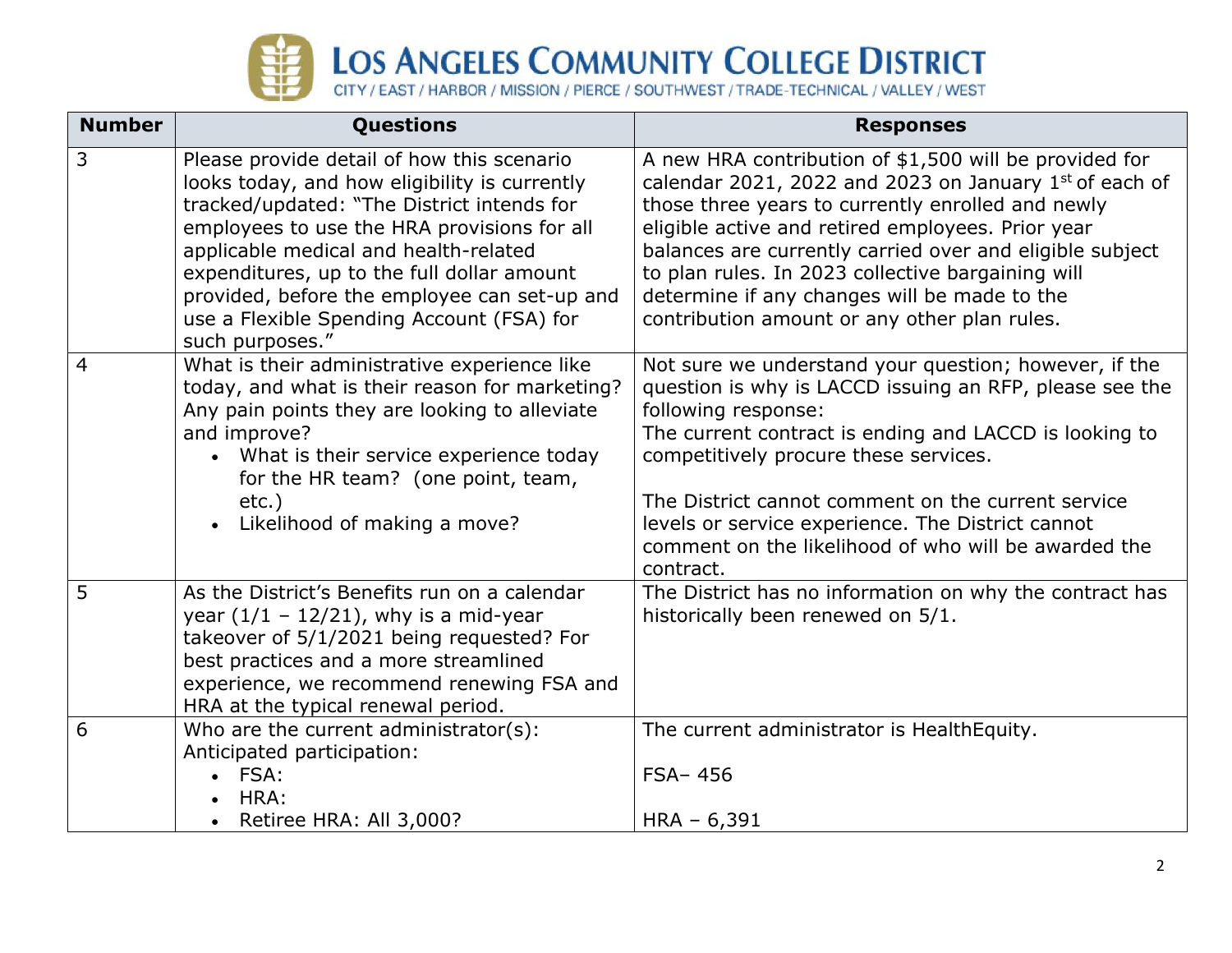

| <b>Number</b> | Questions                                                                                                                              | <b>Responses</b>                                                                                                               |
|---------------|----------------------------------------------------------------------------------------------------------------------------------------|--------------------------------------------------------------------------------------------------------------------------------|
|               | • LOA Direct Billing:                                                                                                                  | Direct Bill - 209                                                                                                              |
|               |                                                                                                                                        | Retiree HRA - 3000 retirees are eligible; participation<br>rate not available because program is not yet fully<br>implemented. |
| 7             | Number of employees enrolled in<br>medical/dental/vision:                                                                              | No breakdown is available for the number of<br>Cobra/Direct Bill employees enrolled in<br>medical/dental/vision.               |
| 8             | Ben admin/HRIS file vendor:                                                                                                            | The District manages its HRIS function internally<br>utilizing SAP software.                                                   |
| 9             | Are you able to share the current administrative<br>fees?<br>$\bullet$ FSA:<br>HRA:<br>Retiree HRA:<br>LOA Direct Billing:<br>• COBRA: | The District will not disclose current administrative fees.                                                                    |
| 11            | How much is LACCD contributing to the HRA<br>accounts?                                                                                 | Please refer to answer to Question 3.                                                                                          |
| 12            | Are there any other marketings or projects<br>taking place that LACCD is prioritizing right<br>now?                                    | The District cannot comment on any other RFPs that<br>may be taking place at this time.                                        |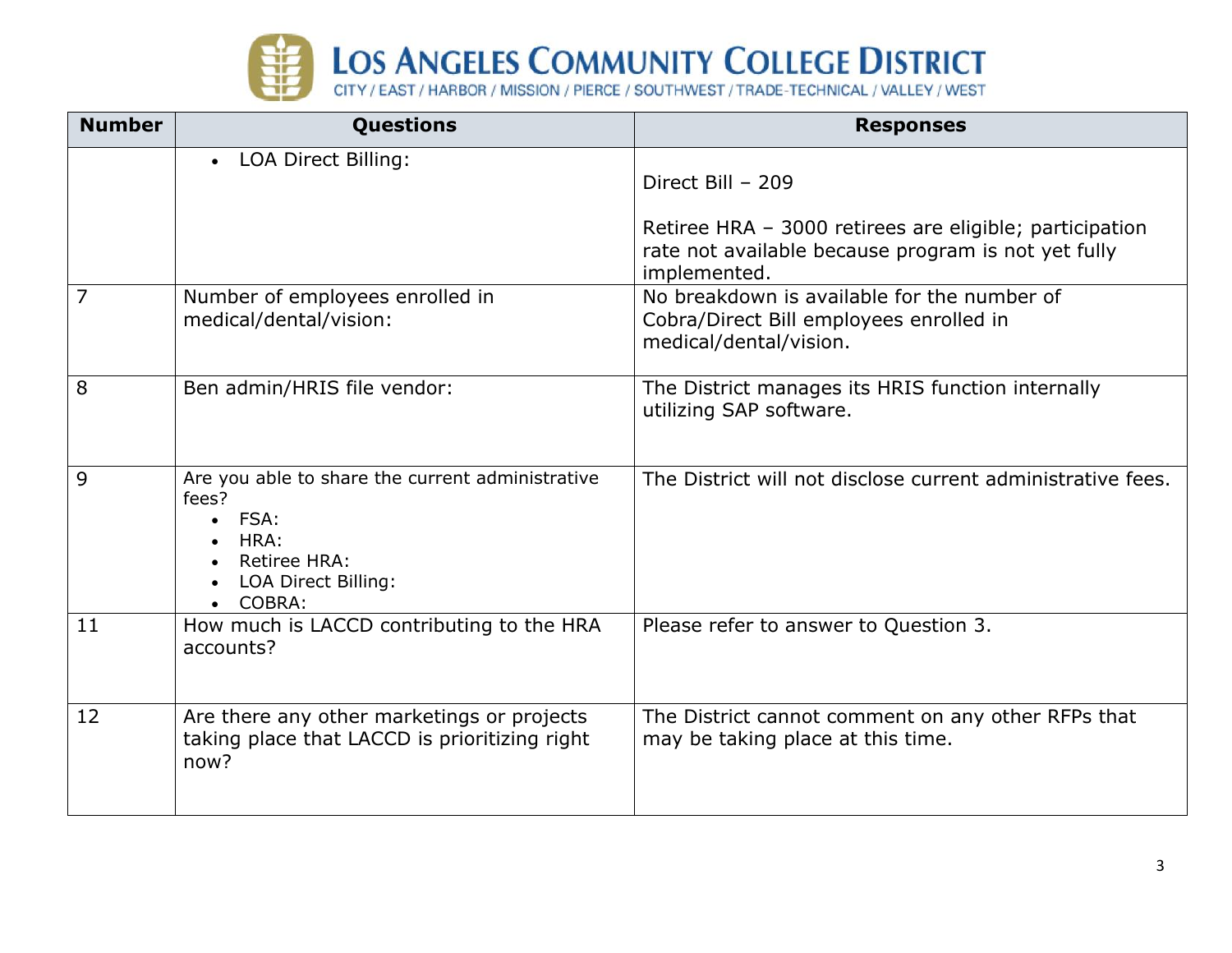

| <b>Number</b> | Questions                                                                                                                                                                                                                                                                                                                                                                                                     | <b>Responses</b>                                                                                                                                                                                             |
|---------------|---------------------------------------------------------------------------------------------------------------------------------------------------------------------------------------------------------------------------------------------------------------------------------------------------------------------------------------------------------------------------------------------------------------|--------------------------------------------------------------------------------------------------------------------------------------------------------------------------------------------------------------|
| 13            | What is the average turnover rate and how<br>many are currently on COBRA today?                                                                                                                                                                                                                                                                                                                               | The District cannot comment on the average turnover<br>rate. Please refer to the answer to Questions 6 and 7 as<br>respects Cobra enrollments.                                                               |
| 14            | What will be the key decision factors on the<br>vendor that is chosen?                                                                                                                                                                                                                                                                                                                                        | Please see RFP 21-02, with particular emphasis on<br>Section 4.2 for details.                                                                                                                                |
| 15            | Is there any need for custom communications<br>for Retirees or active employees?                                                                                                                                                                                                                                                                                                                              | There may be a need for custom communications, but<br>no specific need is identified at this time.                                                                                                           |
| 16            | Page 14 of the RFP; Section 2.6 of the RFP<br>indicates Joint proposals are not acceptable.<br>Multiple firms may submit together as long as<br>the structure is such that one firm acts as a<br>prime and others act as subcontractors. In this<br>case, LACCD will execute a contract with the<br>firm acting as the prime contractor. The<br>District may designate a lead within the<br>selected firm(s). | The District will only execute one contact to a proposer<br>(prime). If multiple firms (including subsidiaries) submit<br>a proposal together, the District will only execute one<br>contract to that prime. |
|               | QUESTION: If the Proposer utilizes one of its<br>wholly-owned subsidiaries to perform the<br>COBRA services, and a separate Rider is<br>required to be signed between the District and<br>such wholly-owned subsidiary (solely with<br>regard to the COBRA portion), does the<br>District consider this situation a joint<br>proposal? Please note the wholly owned                                           |                                                                                                                                                                                                              |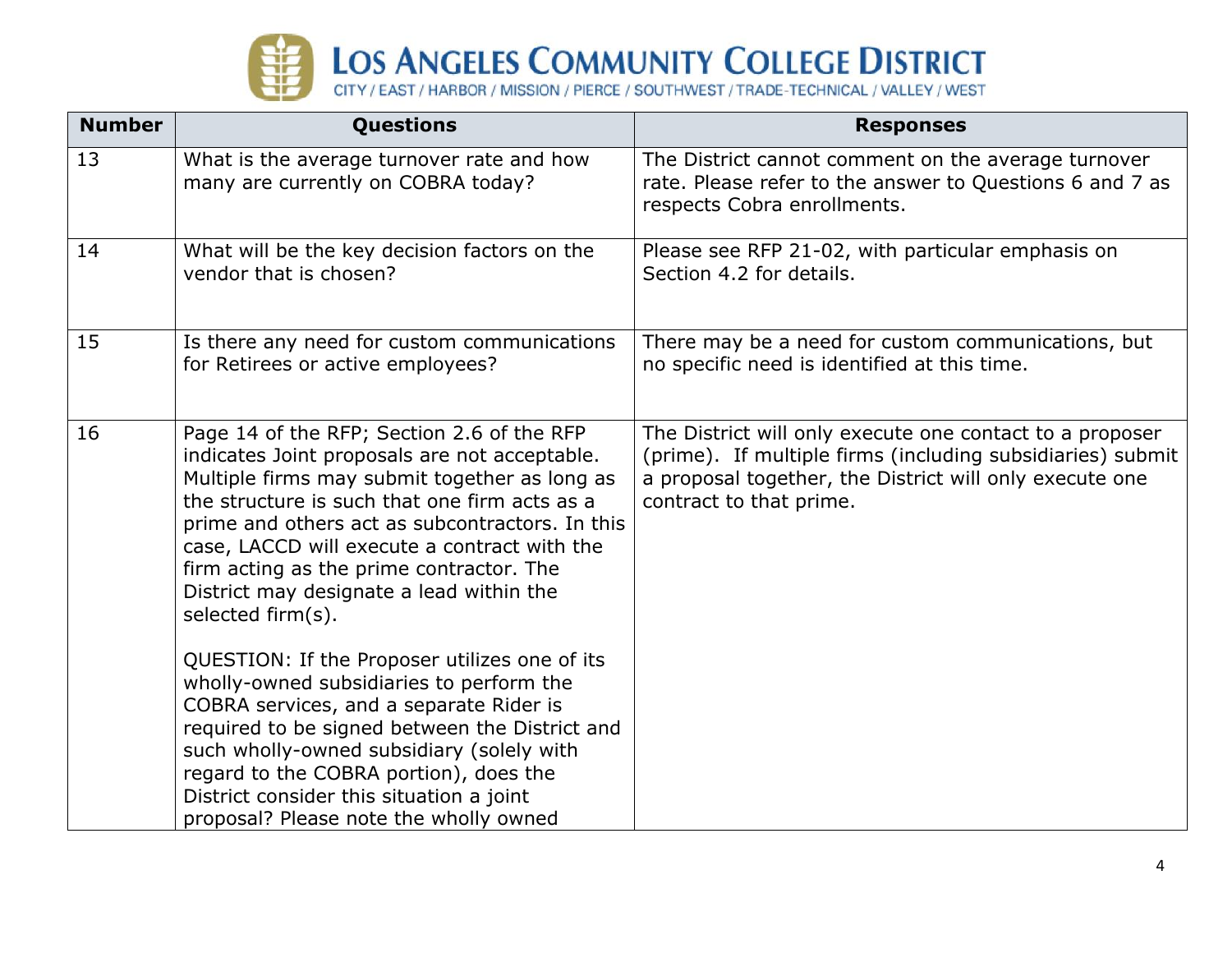

| <b>Number</b> | <b>Questions</b>                                                                                                                                                                                                                                | <b>Responses</b>                                                                                                                                                                    |
|---------------|-------------------------------------------------------------------------------------------------------------------------------------------------------------------------------------------------------------------------------------------------|-------------------------------------------------------------------------------------------------------------------------------------------------------------------------------------|
|               | subsidiary is not a subcontractor. Proposer<br>suggests the parent company will be the<br>"prime contractor" executing the main<br>contract with a separate Rider being executed<br>by the wholly owned subsidiary. Will this be<br>acceptable? |                                                                                                                                                                                     |
| 17            | Whether companies from Outside USA can<br>apply for this?<br>(like, from India or Canada)                                                                                                                                                       | No, companies outside of the U.S. cannot apply.                                                                                                                                     |
| 18            | Whether we need to come over there for<br>meetings?                                                                                                                                                                                             | All Candidates must be licensed to do business in the<br>State of California and there may be a requirement to<br>meet in person.                                                   |
| 19            | Can we perform the tasks (related to RFP)<br>outside USA?<br>(like, from India or Canada)                                                                                                                                                       | All Candidates must be licensed to do business in the<br>State of California and there may be a requirement to<br>meet in person.                                                   |
| 20            | Can we submit the proposals via email?                                                                                                                                                                                                          | No, proposals cannot be submitted via email. Proposals<br>will only be accepted by mail or hand-delivered to the<br>address listed in the RFP (see RFP Section 2.1 for<br>details). |
| 21            | Why has District decided to bid these services<br>at this time (fees, service issues, standard due<br>diligence, etc.)?<br>a. Are there service level concerns with the<br>current administrator?                                               | There are no service-level concerns with the current<br>administrator.<br>The current contract is ending and LACCD is looking to<br>competitively procure these services.           |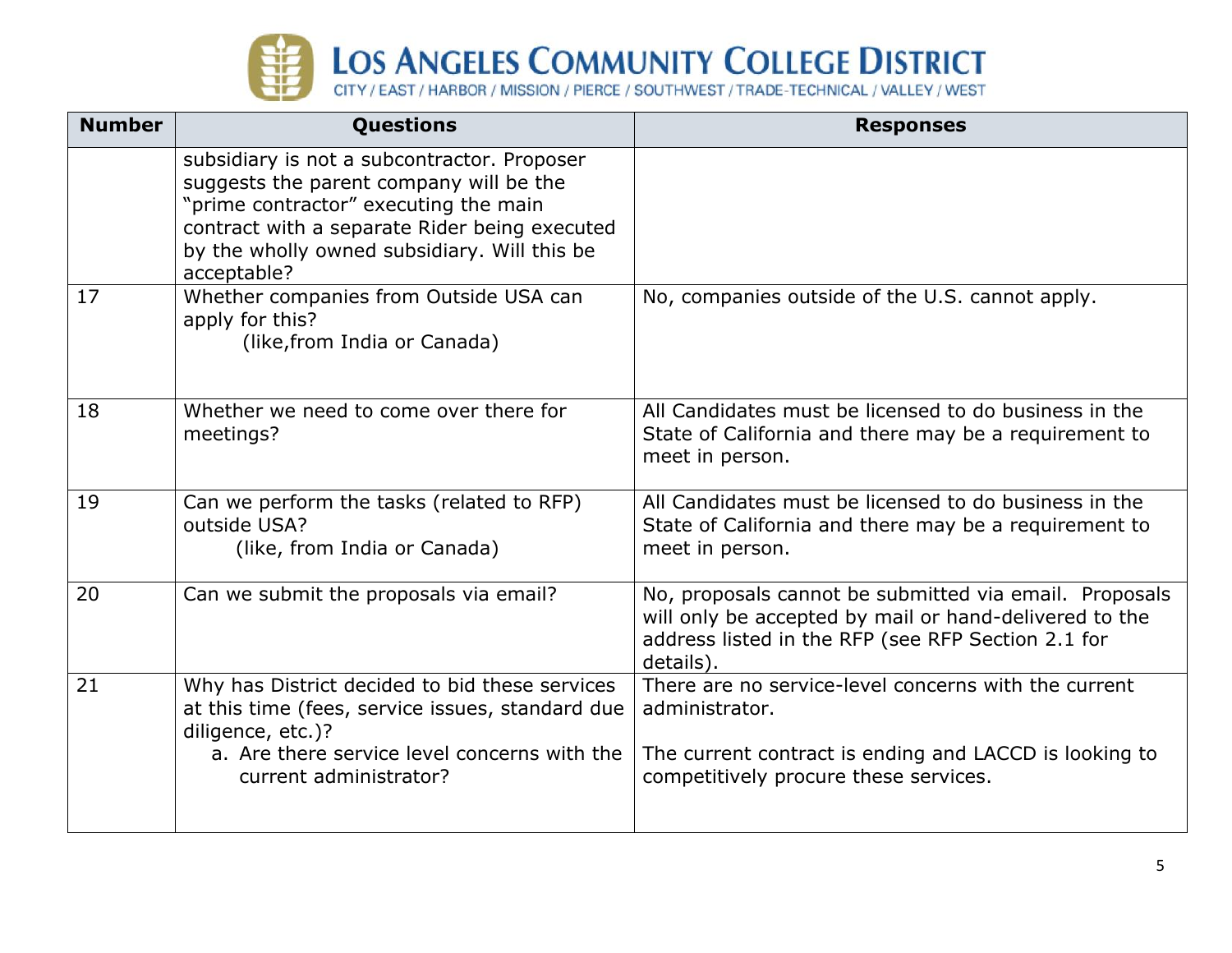

| <b>Number</b> | <b>Questions</b>                                                                                                                                                                                                               | <b>Responses</b>                                                                                                                    |
|---------------|--------------------------------------------------------------------------------------------------------------------------------------------------------------------------------------------------------------------------------|-------------------------------------------------------------------------------------------------------------------------------------|
|               | b. If no service issues, what would be the<br>catalyst for District to change<br>administrators?                                                                                                                               |                                                                                                                                     |
| 22            | How long has the current administrator<br>provided services to the District?                                                                                                                                                   | The current administrator has been providing services<br>for seven years.                                                           |
| 23            | Can the District confirm the current total<br>number of HRA accounts, FSA Account, Benefit<br>Eligible Employees, and AB 528 plan<br>participants?                                                                             | Please see response to Question 6.                                                                                                  |
| 24            | What is the current administrative fee for the<br>benefits which the District is seeking (i.e.,<br>FSA, HRA, Continuation Benefits)? Does the<br>District cover the cost of these benefits or do<br>participants pay the fees? | The District will not comment on current administrative<br>fees. The District pays the cost of the administrative<br>fees.          |
| 25            | Does District work with a benefits consultant<br>or broker? If so, who (name, company).                                                                                                                                        | The District's current benefits consultant is Arthur J.<br>Gallagher.                                                               |
| 26            | Who is your benefit administration platform<br>provider and payroll vendor? Does the District<br>anticipate any changes to these platforms or<br>replacement of current systems                                                | The District administers benefits and payroll on its SAP<br>platform. No changes are anticipated to SAP at the time<br>of this RFP. |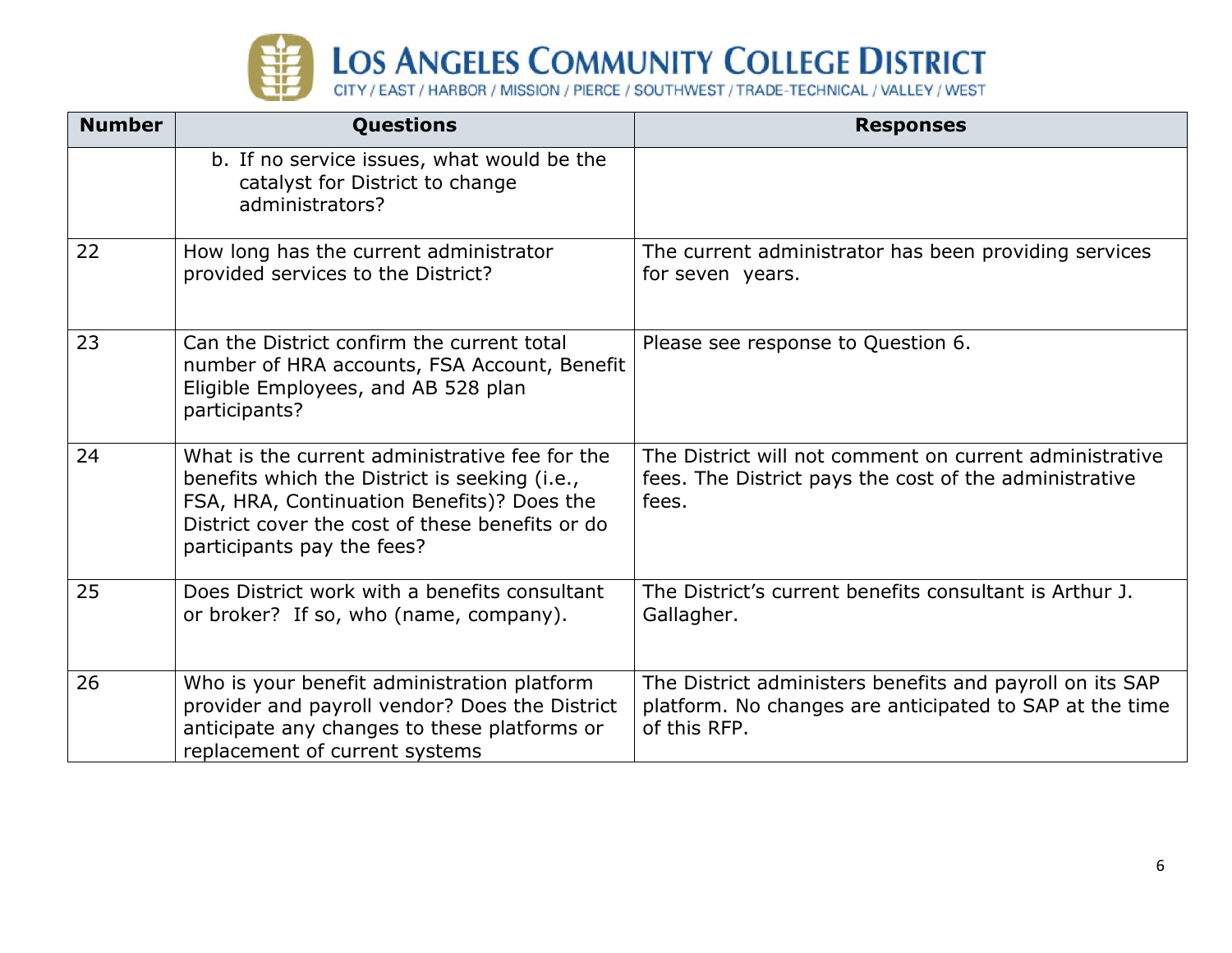

| <b>Number</b> | <b>Questions</b>                                                                                                                                                               | <b>Responses</b>                                                                                                                     |
|---------------|--------------------------------------------------------------------------------------------------------------------------------------------------------------------------------|--------------------------------------------------------------------------------------------------------------------------------------|
| 27            | Can the District provide greater detail<br>regarding the claims eligibility date for active<br>HRA account participants? Can HRA                                               | New HRA accounts are provided to eligible employees on<br>the 1 <sup>st</sup> of January following their eligibility.                |
|               | participants submit claims for prior years? Is<br>there a claims run out period?                                                                                               | HRA claims incurred in a calendar year are eligible for<br>reimbursement up until March 31 of the following<br>calendar year.        |
|               |                                                                                                                                                                                | Claims for prior years are not allowed. Thus there is no<br>runout period, they must be submitted by 3/31 of the<br>next year.       |
| 28            | Is there any requirement for marketing<br>material to be mailed? What was the quantity<br>and number of locations for the most recent<br>plan year? Can material be emailed or | Marketing material is on an as-needed basis to clarify<br>plan/legislative changes, and is typically communicated<br>electronically. |
|               | otherwise posted on the website                                                                                                                                                | U.S. mail communications average 2 per year.                                                                                         |
|               |                                                                                                                                                                                | The District has 9 colleges and an administrative "home<br>office."                                                                  |
| 29            | What is the expectation / projections for<br>increased participation? Has enrollment been<br>relatively flat the past two plan years?                                          | The District does not have projections or enrollment<br>trends available.                                                            |
| 30            | What was the forfeiture information such as;<br>a. The total number of participants who<br>forfeited money in the last plan year for<br>health care FSAs?                      | The District does not have this information available.                                                                               |
|               | b. The total amount of forfeited money for<br>the last plan year for health care FSAs?                                                                                         |                                                                                                                                      |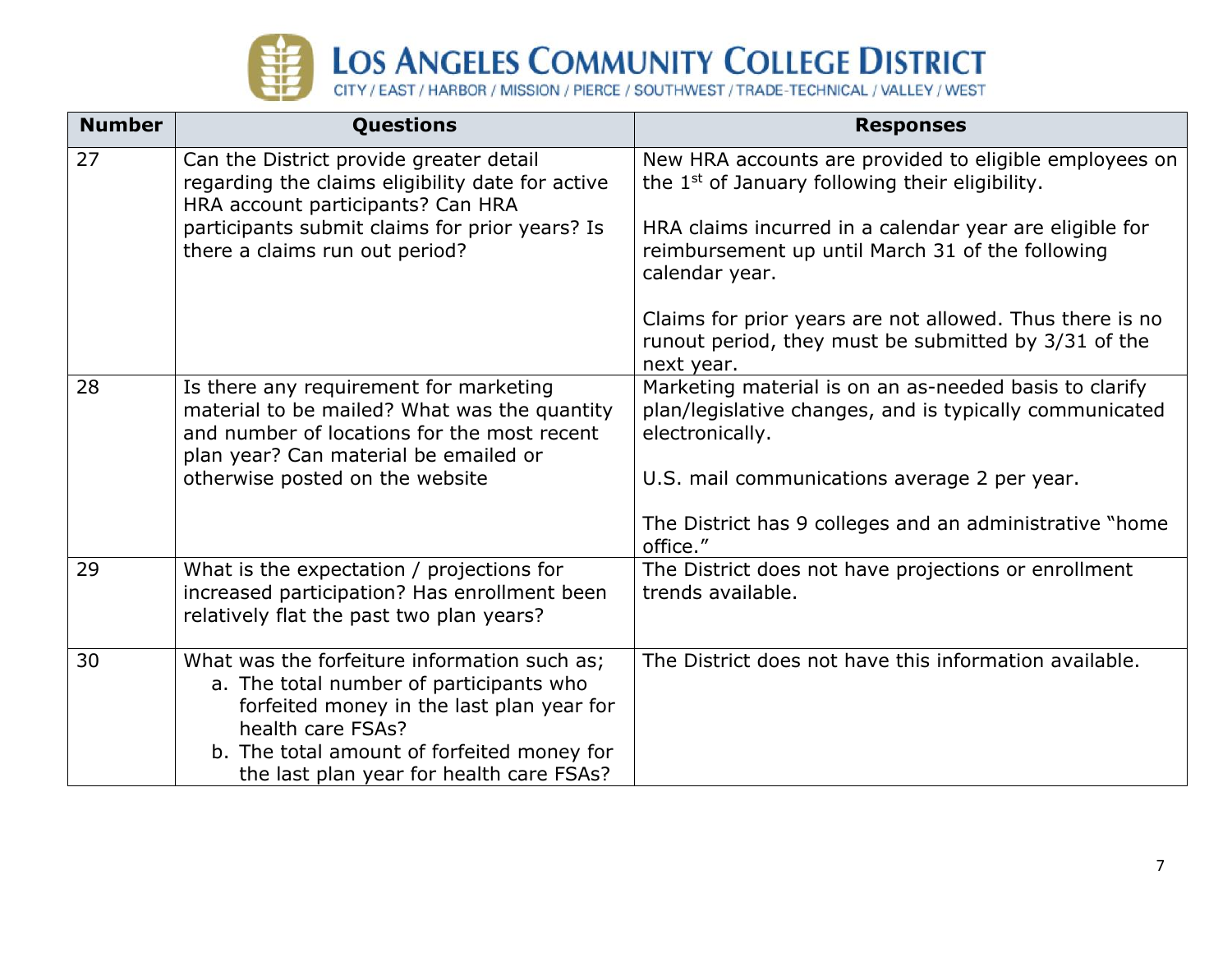

| <b>Number</b> | <b>Questions</b>                                                                                                                                                                                                          | <b>Responses</b>                                                                        |
|---------------|---------------------------------------------------------------------------------------------------------------------------------------------------------------------------------------------------------------------------|-----------------------------------------------------------------------------------------|
|               | c. The total number of participants who<br>forfeited money in the last plan year for<br>Dependent Care FSAs?<br>d. The total amount of forfeited money for<br>the last plan year for dependent care<br>FSA <sub>s</sub> ? |                                                                                         |
| 31            | What amenities or service features do you like<br>the most about the current FSA, Continuation<br>Benefit plan administrator?                                                                                             | The District will not comment on service features of<br>current provider.               |
| 32            | Does the District have new technological<br>objectives for administration of these<br>services?                                                                                                                           | The District does not have specific technological<br>objectives for a service provider. |
| 33            | Are there particular features or processes the<br>District is seeking in the chosen vendor?                                                                                                                               | Please see RFP 21-02.                                                                   |
| 34            | Will the incumbent TPA handle the claims run-<br>out administration for the final plan year of<br>the FSA contract?                                                                                                       | No.                                                                                     |
| 35            | What are the current administrator's claims<br>processing turnaround time for FSA services?                                                                                                                               | The District does not have this information available.                                  |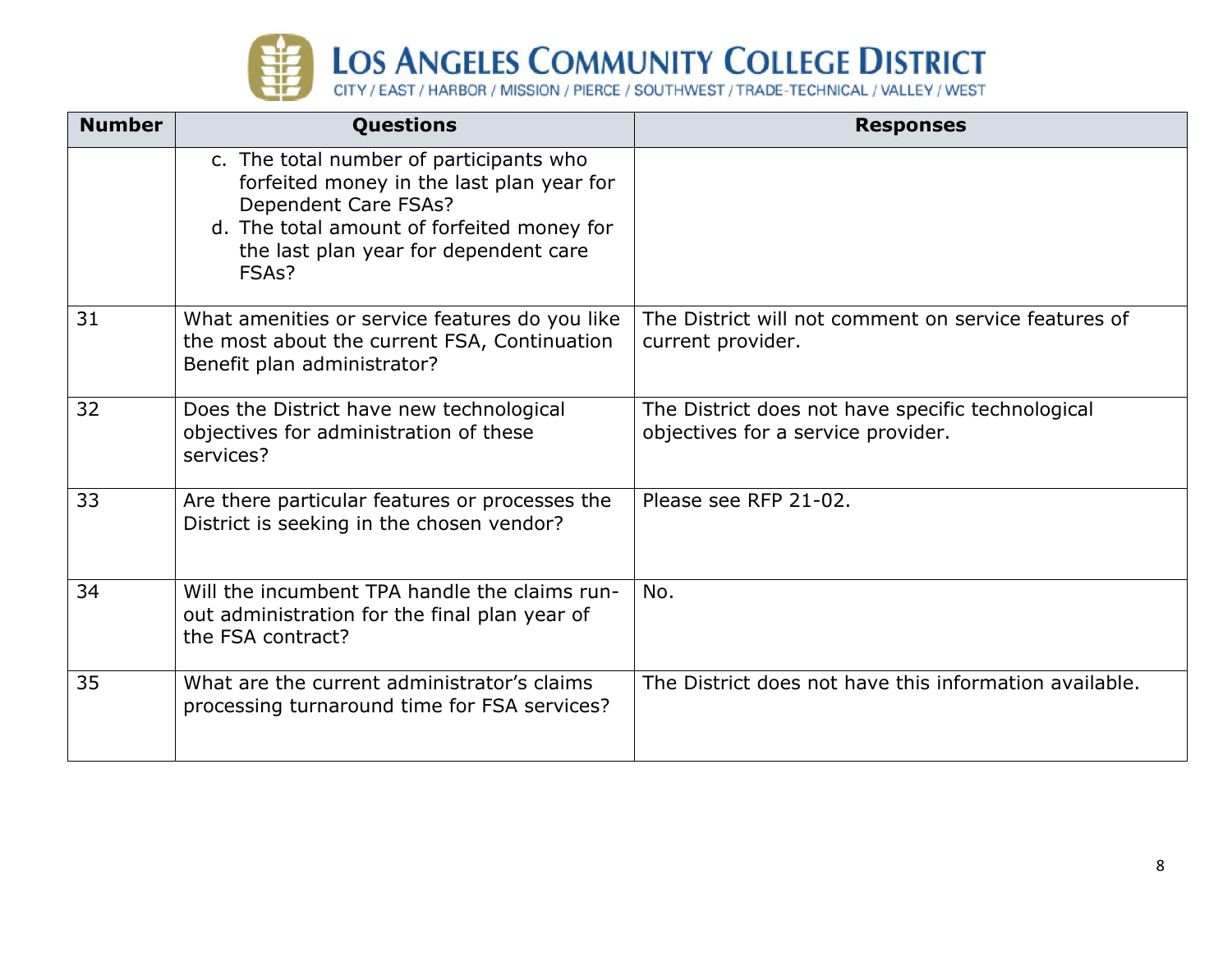

| <b>Number</b> | Questions                                                                                                                                                                                                                                                                                               | <b>Responses</b>                                                                                                                                                                                                                               |
|---------------|---------------------------------------------------------------------------------------------------------------------------------------------------------------------------------------------------------------------------------------------------------------------------------------------------------|------------------------------------------------------------------------------------------------------------------------------------------------------------------------------------------------------------------------------------------------|
| 36            | Approximately what percentage of your<br>employee base has access to email?                                                                                                                                                                                                                             | All active and adjunct employees have a District email<br>account.                                                                                                                                                                             |
| 37            | Does the current service provider provide<br>claims integration with your health benefit<br>carriers?                                                                                                                                                                                                   | No.                                                                                                                                                                                                                                            |
| 38            | Can the District provide information regarding<br>any service provider expectations involved<br>with annual open enrollment meetings,<br>including the format District might utilize as<br>part of this process? How many days and<br>locations will the new service provider be<br>expected to attend? | Service provider expectations around open enrollment<br>are fluid due to the Covid-19 pandemic. The 2020 open<br>enrollment process was 100% virtual, and the current<br>service provider participated in 2 virtual open enrollment<br>events. |
| 39            | Will the District provide the current<br>performance guarantees established with the<br>current provider?                                                                                                                                                                                               | The District will not comment on performance<br>guarantees of current provider.                                                                                                                                                                |
| 40            | Has the current administrator paid penalties<br>for failing to meet performance guaranteed? Is<br>so, where did they fall short?                                                                                                                                                                        | No.                                                                                                                                                                                                                                            |
| 41            | How does the District pay for COBRA services<br>today? Is the District open to a "per eligible<br>per month" fee?                                                                                                                                                                                       | Please see answer to Question 24.                                                                                                                                                                                                              |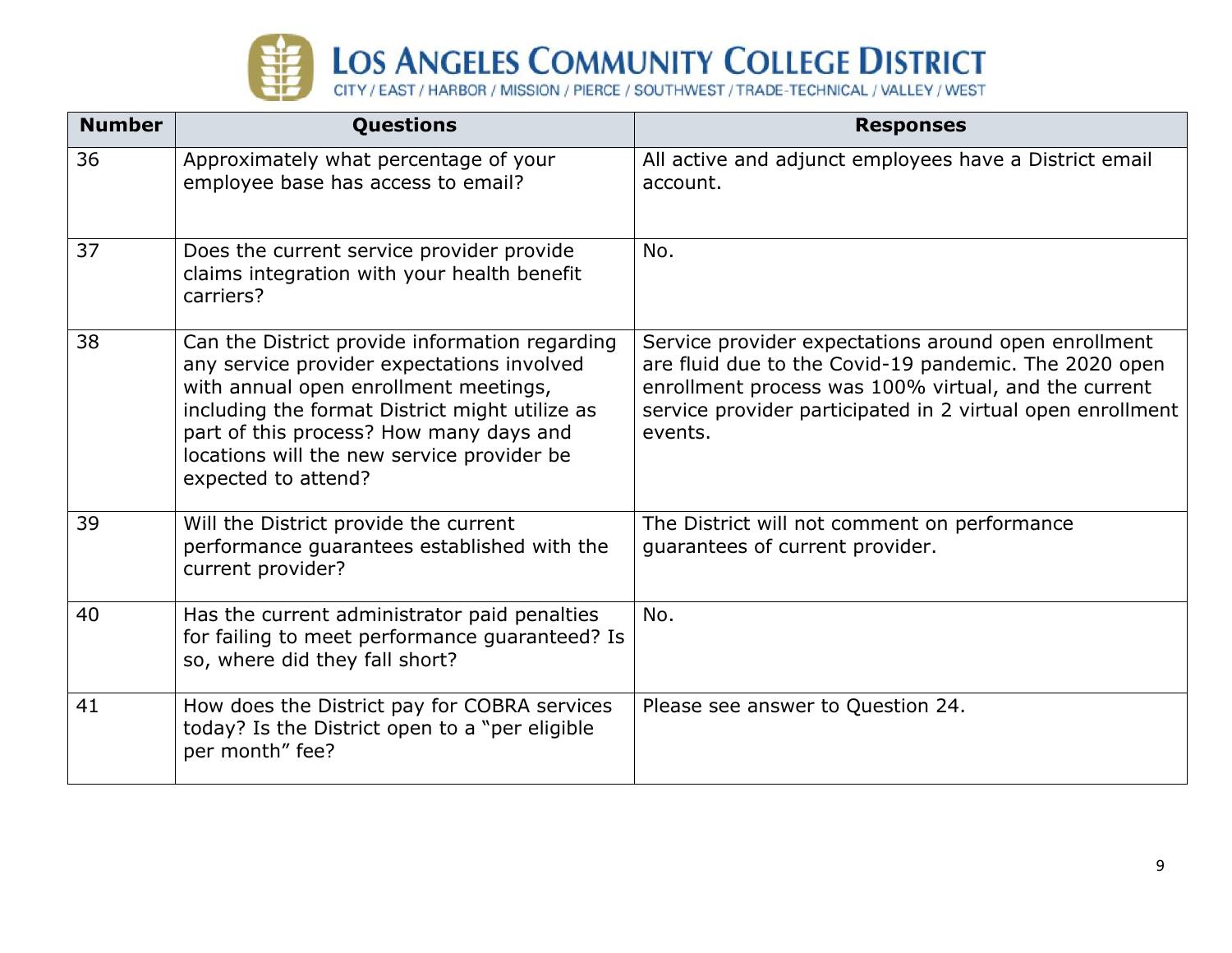

| <b>Number</b> | <b>Questions</b>                                                                                                                                                           | <b>Responses</b>                                                                                                                      |
|---------------|----------------------------------------------------------------------------------------------------------------------------------------------------------------------------|---------------------------------------------------------------------------------------------------------------------------------------|
| 42            | What are the current number of participants in $ $<br>your HSA, FSA, and COBRA benefits?                                                                                   | Please see answer to Question 6.                                                                                                      |
| 43            | Who is your current vendor providing your<br>third party benefits?                                                                                                         | Health Equity.                                                                                                                        |
| 44            | Are there any current servicing concerns or<br>pain points to mitigate?                                                                                                    | The District will not comment on performance of current<br>provider.                                                                  |
| 45            | Are you using a broker or consultant for this<br>RFP development or review of RFP responses?                                                                               | No.                                                                                                                                   |
| 46            | Under the HRA, employees will have a debit<br>card and may also be reimbursed by<br>check/EFT?                                                                             | There is a single card for FSA and HRA. Members may<br>pay their expenses via debit card or submit by mail, fax,<br>or online.        |
| 47            | Similarly under the FSA, reimbursements are<br>by debit card / check / EFT?                                                                                                | Please see answer to Question 46.                                                                                                     |
| 48            | Employer funding to cover these payments is<br>monthly in arrears by invoice. Will Los<br>Angeles Community College agree to a<br>prefunding account to cover the 'float'? | Employer funding to cover payments will remain<br>"monthly in arrears" and billed monthly. The District<br>does not prefund accounts. |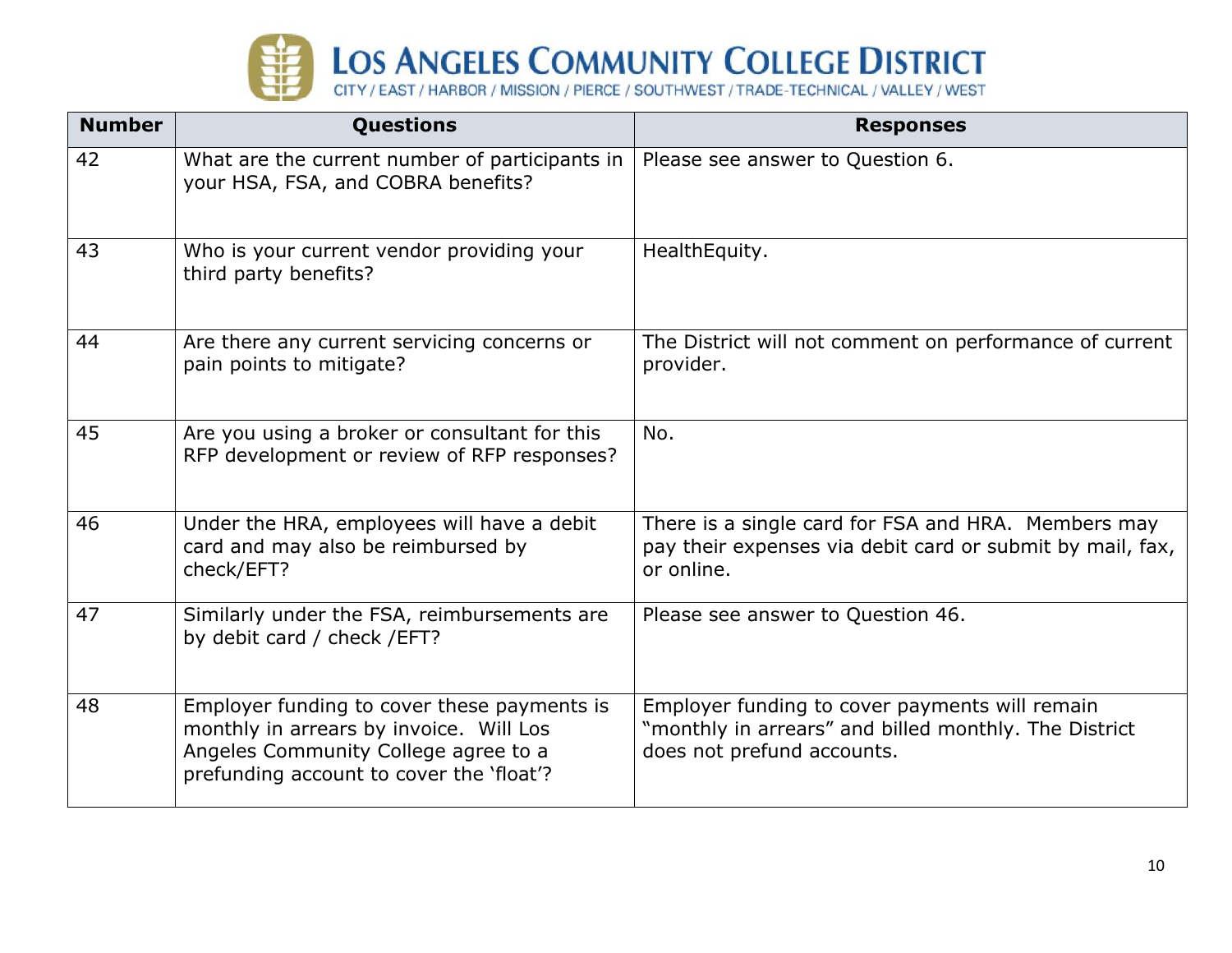

| <b>Number</b> | <b>Questions</b>                                                                                                                                                                                                                                                                                                                                                      | <b>Responses</b>                                                        |
|---------------|-----------------------------------------------------------------------------------------------------------------------------------------------------------------------------------------------------------------------------------------------------------------------------------------------------------------------------------------------------------------------|-------------------------------------------------------------------------|
| 49            | We have real time access for participants to<br>check their account through their online<br>account or mobile app. In our experience,<br>participants rarely use IVR access. During<br>your required service hours, all calls are<br>answered directly by live operators, with no<br>'telephone tree". Will this be a satisfactory<br>alternative to the IVR request? | Yes.                                                                    |
| 50            | What is the claims funding arrangement and<br>frequency of funding between Los Angeles<br>Community College District (the District) and<br>the vendor?                                                                                                                                                                                                                | Please see answer to Question 48.                                       |
| 51            | Will the vendor have ACH access to a District<br>bank account for claims? If not, will<br>prefunding be provided?                                                                                                                                                                                                                                                     | No. Please see answer to Question 48.                                   |
| 52            | Will the District supply the vendor with a<br>payroll file of actual FSA payroll deductions<br>and HRA contributions? If so, will the District<br>conform to the vendor file specs?                                                                                                                                                                                   | Yes; District will work with vendor to conform to vendor<br>file specs. |
| 53            | Will the District provide an electronic open<br>enrollment and ongoing file for new hires,<br>terminations and changes? If so, will the<br>District conform to the vendor file specs?                                                                                                                                                                                 | Yes; District will work with vendor to conform to vendor<br>file specs. |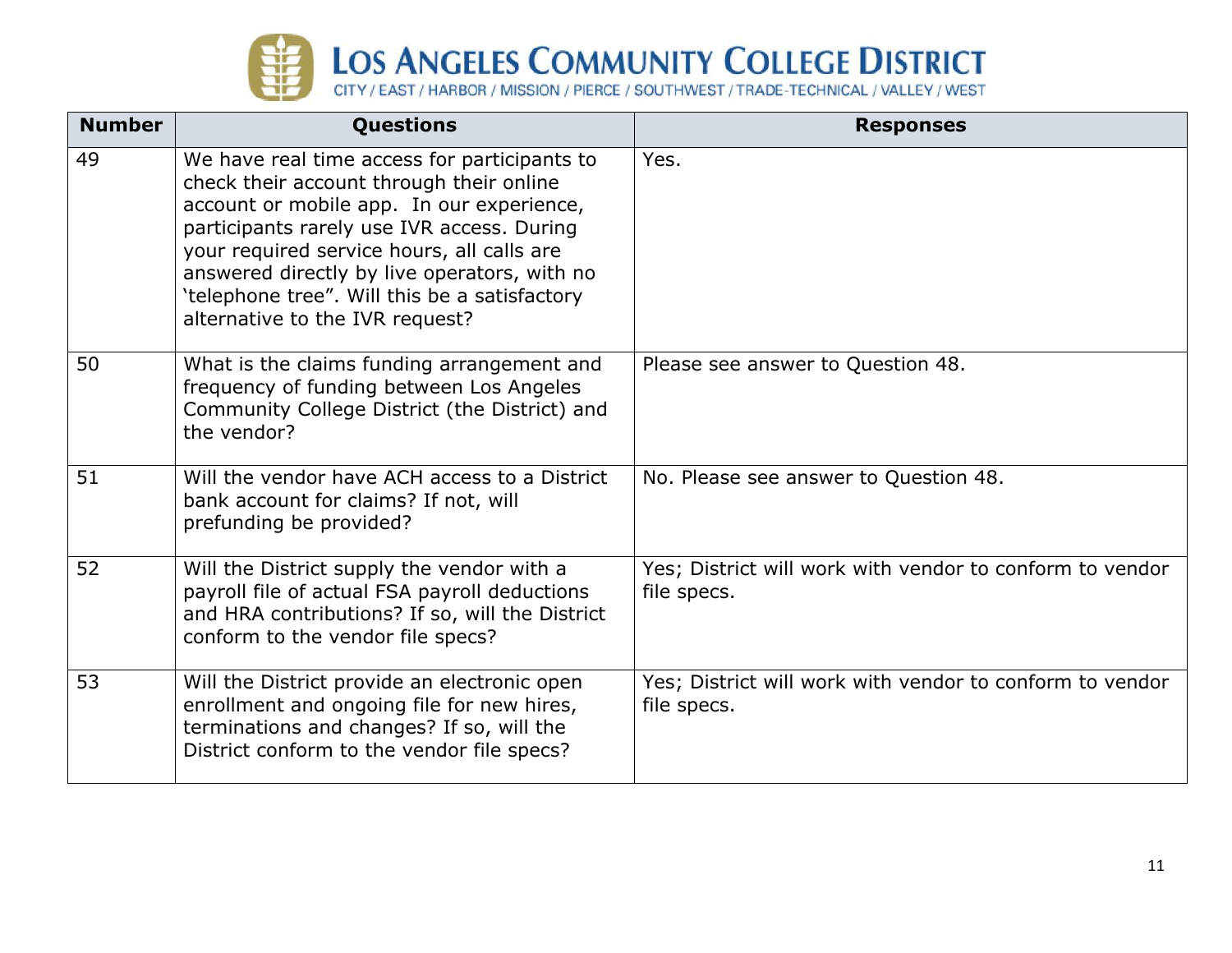

| <b>Number</b> | Questions                                                                                                                                                  | <b>Responses</b>                                                                                                     |
|---------------|------------------------------------------------------------------------------------------------------------------------------------------------------------|----------------------------------------------------------------------------------------------------------------------|
| 54            | Can you disclose the current Per Participant<br>Per Month FSA administrative fee? Does this<br>fee include the debit card or is that an<br>additional fee? | The District will not disclose current fees.                                                                         |
| 55            | Can you disclose the current Per Participant<br>Per Month HRA administrative fee? Does this<br>fee include the debit card or is that an<br>additional fee? | Please see answer to Question 54.                                                                                    |
| 56            | How does the District pay for COBRA? Per<br>notice basis or per insured employee per<br>month?                                                             | Per insured employee per month.                                                                                      |
| 57            | Is the COBRA administrator expected to pay<br>carriers directly, or can COBRA premiums be<br>remitted to the District on a monthly basis?                  | Cobra premiums are remitted to the District on a<br>monthly basis.                                                   |
| 58            | For COBRA, what is the District's COBRA<br>activity - Approximately, how many terms per<br>year? How many new hires?                                       | Please see answer to Question 6. No information on new<br>hires is available.                                        |
| 59            | Can you disclose the current COBRA fees?                                                                                                                   | The District will not disclose current fees.                                                                         |
| 60            | What is the length of the contract?                                                                                                                        | This contract will be issued for up to five years. Please<br>see RFP 21-02, with particular emphasis on Section 2.11 |